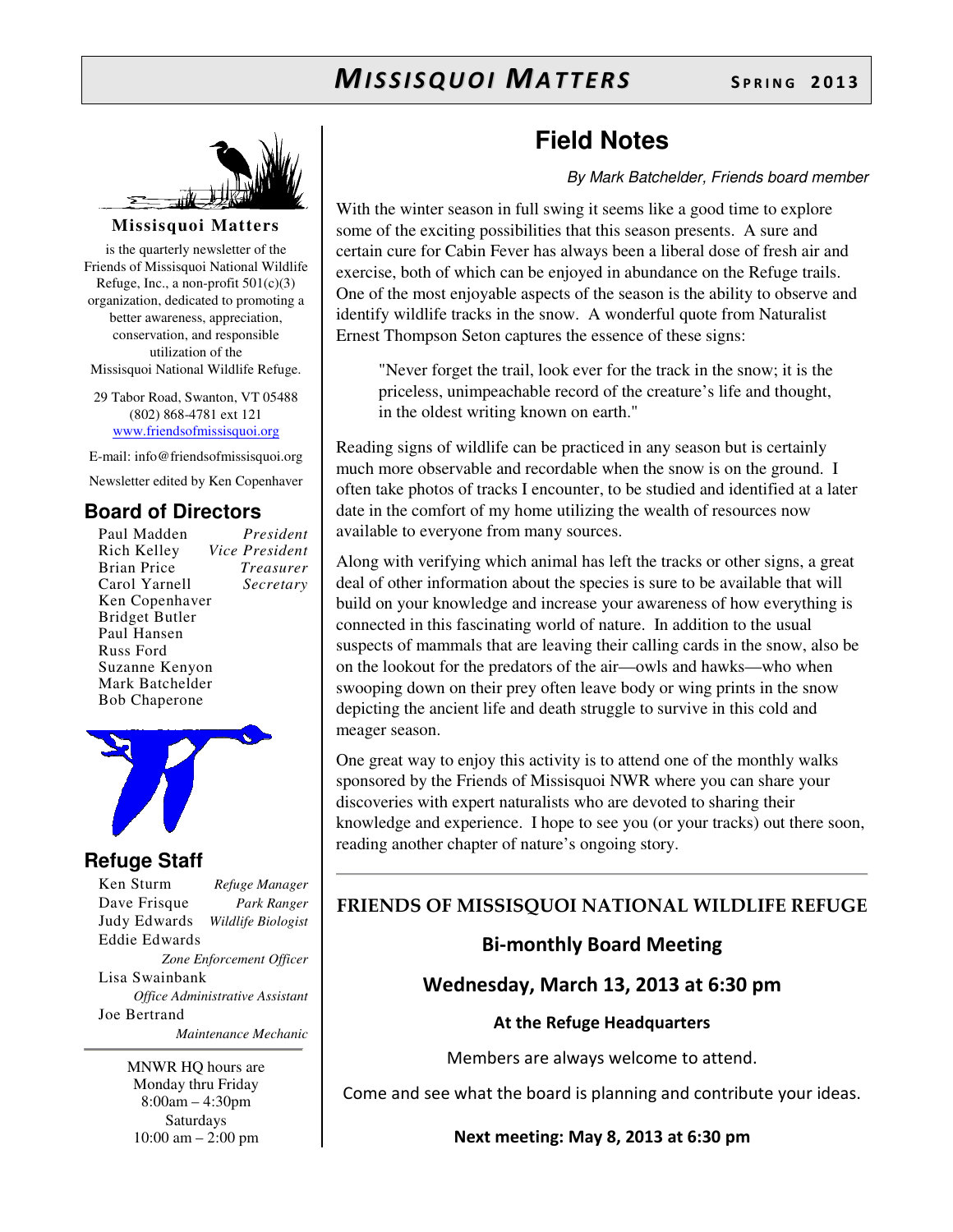## **Manager's Musings: Thoughts on Missisquoi's 70th Birthday**

*by Ken Sturm, Refuge Manager, Missisquoi NWR* 

It was 70 years ago when the Missisquoi National Wildlife Refuge (NWR) officially joined the growing yet fledgling National Wildlife Refuge System in the United States. Missisquoi NWR came into the refuge system in 1943 along with other refuges in that year including Chincoteague NWR and Santa Ana NWR. In fact, it was only a few years earlier, in 1940, when these lands gained the name "refuge" under Executive Order 2416, which also included some of the earliest guidelines on how these lands would be managed differently from other public lands. Under this Executive



Aerial view of Missisquoi River Delta. Credit: USFWS

Order, the existing 193 "reservations" officially become "refuges" where it was "unlawful to hunt, trap, capture, willfully disturb, or kill any bird or wild animal ... or to enter thereon for any purpose, except as permitted by law or by rules and regulations of the Secretary of the Interior." Also in 1940 the Bureaus of Biological Survey and Fisheries were combined to create the U.S. Fish and Wildlife Service.

These changes set the stage for the growth and management of the refuge system and of the Missisquoi NWR. Although the official establishment of our refuge is listed as 1943, land was acquired and staffed on the Missisquoi Delta in 1941. Jay S. Gashwiler was on site in the fall of 1941 and issued the refuge's first quarterly narrative. Mr. Gashwiler listed his title as "Junior Biologist" in his reports and was stationed at Missisquoi until 1943 when Ellis D. Traux ("laborer-patrolman") replaced him on site. Perhaps his title was in response to the formal designation of the refuge at that time and allowed for formal law enforcement and patrols. During this time the land owned by the refuge consisted of the "island" portion of the Missisquoi Delta, essentially from Cranberry Creek north to Shad Island, or approximately 1,582 acres.

Work on the refuge in the early 40's revolved around patrolling the refuge land, documenting presence of wildlife, primarily waterfowl and water birds, and conducting some maintenance projects. Goose Bay Pool was the best waterfowl habitat on the refuge, and Gashwiler and Traux both noted several thousand ducks using this wetland habitat during their tenures. This was of course before the development of Cranberry Pool, the refuge's 500 acre wetland impoundment, which now enhances our ability to provide resting, nesting and feeding habitat for waterfowl.

Time was devoted to establishing trails on the island mainly to allow movement to various areas of the refuge by employees, surveying waterfowl and water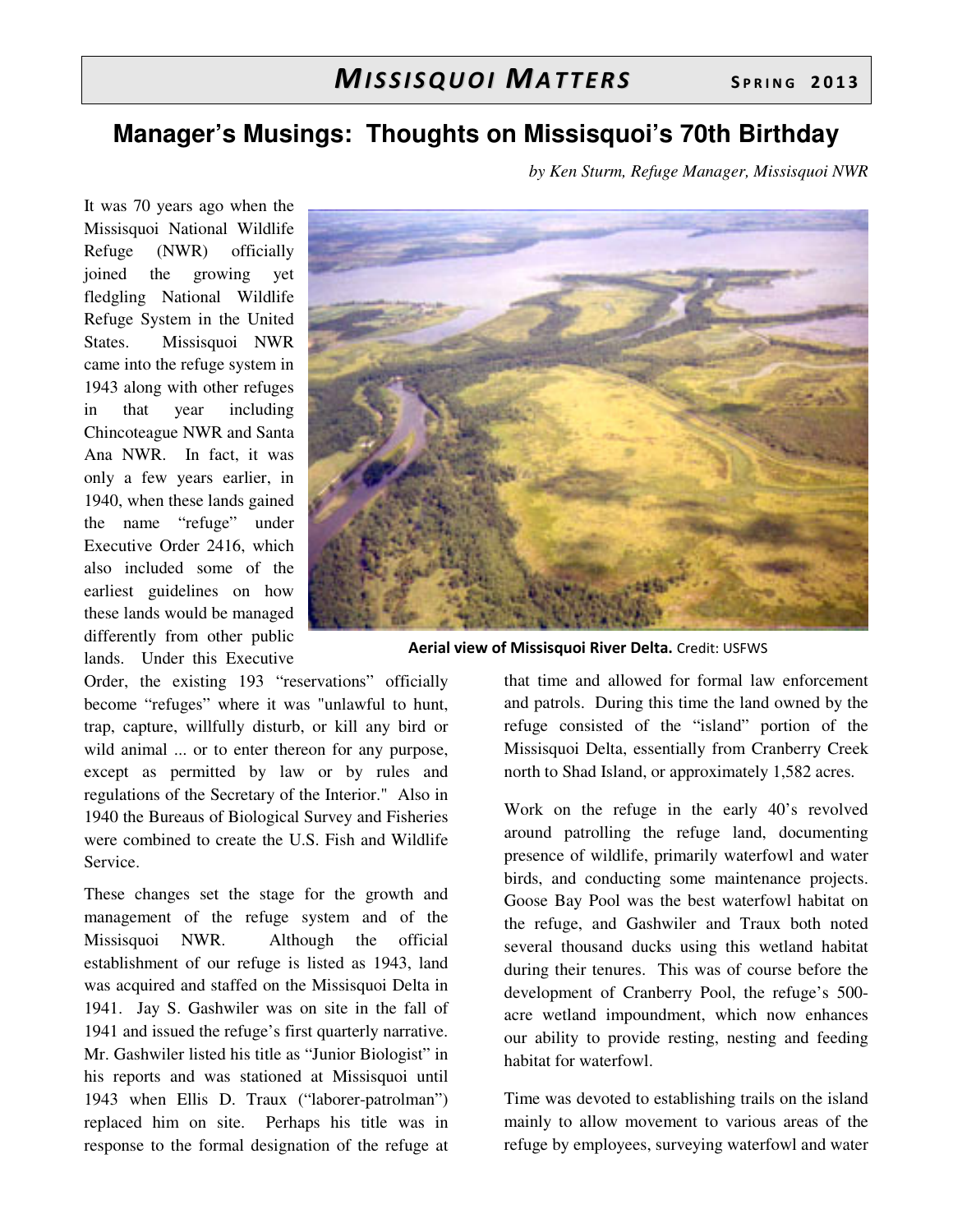birds, making water level measurements, and patrolling during hunting season. Early wildlife habitat management efforts are noted in these reports as well, including creating and enlarging existing cavities in hollow trees for Wood Ducks, Hooded Mergansers, and Common Goldeneyes; planting trees; and seeding a field of rye for the winter, then grass and clover in hopes of creating a good summer hay crop.

Considerable effort was also made to establish a camp for field activities on the refuge. The camp was located on a high ridge between Big Marsh Slough and Goose Bay. It was described as a "shedstyle portable camp" rescued from the former Swanton Fish Hatchery (now long gone) and moved out to the refuge in 1942. By the end of 1943 the camp was complete with two beds, a cupboard, wash stand, table, porch and a wood storage area. Presumably Mr. Gashwiler and Mr. Traux often stayed on site when posting boundaries, counting ducks and other water birds, or doing other routine maintenance and management of the refuge.

Many interesting comparisons from the early wildlife observations and weather conditions can be made to those now, 70 years later. For example in 1942 the first attempts at banding waterfowl were made on the refuge using handmade box traps (from lumber purchased from the Swanton Lumber Co.). Mr. Gashwiler reports the following banding information in his September-December 1942 report:

| <b>Species</b>              | Number        | Number  |
|-----------------------------|---------------|---------|
|                             | <b>Banded</b> | Handled |
| <b>Black Ducks (Common)</b> | 80            | 137     |
| Black Ducks (Red-leg)       | 24            | 31      |
| <b>Wood Ducks</b>           | 63            | 94      |
| Mallards                    | $\mathcal{P}$ | ξ       |
| <b>TOTALS</b>               | 169           | 265     |

The first thing to jump out at the reader from this report is the distinction between "Common" and"Red-leg" Black Ducks. Prior to 1943 it was assumed that there were two subspecies of Black Ducks based upon leg color and a scan of journal publications of the early 1900s shows that there was considerable discussion over the merits of a subspecies designation. These claims were finally laid to rest in 1943 when it was decided that the leg color was an artifact of age and season rather than unique genetics. However, it was apparently widely accepted so that Mr. Gashwiler made special note of the separate banding numbers on Missisquoi in the fall of 1942.

The second thing to jump out at the reader from this banding report should be the relative number of Black Ducks compared to the other species banded or handled. In Mr. Gashwiler's trapping efforts, 63% of all ducks were Black Ducks and only 1% were Mallards. Last year the refuge banded a total of 765 ducks of which only 1% were Black Ducks while 70% were Wood Ducks and 29 % Mallards. Data like this is represented across the flyway where Black Duck populations have declined over 60% since the 1950s.

Many comparisons could be made between those early years and what the refuge is now. Some of the same challenges of managing the refuge in the early 1940s are still with us, although new pressures such as invasive species and water quality have become additional management concerns. What remains the same is the central purpose of establishing this refuge: To provide a sanctuary for migratory waterfowl. And this purpose becomes more important as wetland habitats shrink or are degraded over the decades.

Please join with the refuge staff in celebrating Missisquoi NWR's  $70<sup>th</sup>$  birthday and plan to visit throughout the year to experience the wildlife and plant community changes which are land marks for each passing year.

For more information about the refuge, visit http://www.fws.gov/northeast/missisquoi/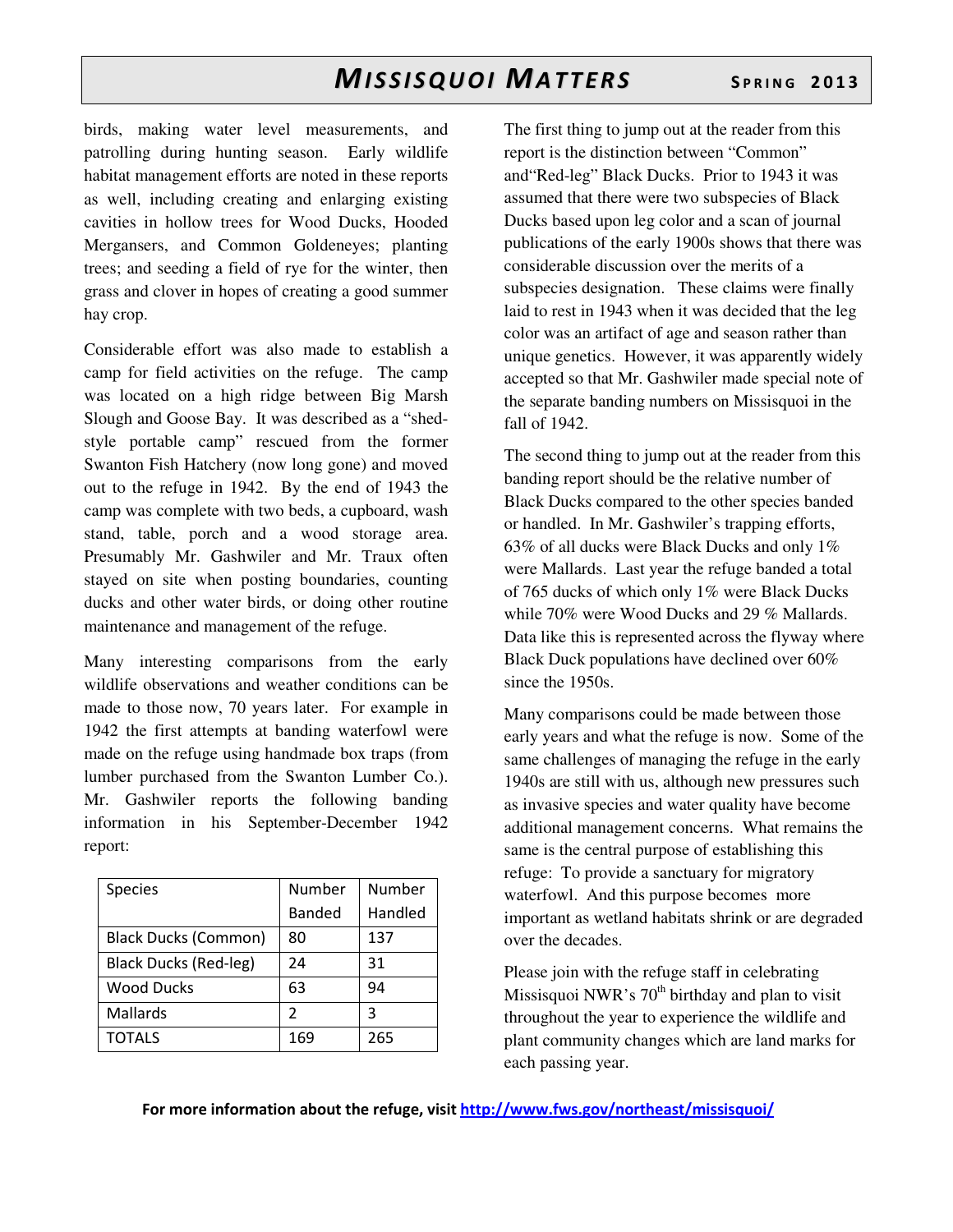

## Spring Activities Schedule at Missisquoi National Wildlife Refuge

29 Tabor Rd. Swanton, VT 05488

### All programs and tours are free, but registration is required where noted.

### "12,000 Years on the Missisquoi" Fridays, 6:30-9:00 pm

Dr. Fred Wiseman will be presenting a series of programs at the refuge Visitors Center titled "12,000 Years on the Missisquoi" throughout Spring 2013 and continuing again in the fall. This series is designed for aspiring ecological history buffs of all ages and deals with ancient and modern Native American ecology on the Missisquoi River and its environs. All programs will be held on Fridays in the large classroom at the refuge Visitor Center and are free to the public. All ages are welcome and encouraged to attend!!

- February 22: "How to Serve Mammoth: Ice Age Hunting on Land and the Champlain Sea" is a Native American audio/visual program and discussion, featuring the DVD "Before the Lake Was Champlain." Dr. Wiseman will demonstrate a repeating lance and Atlatl (hunting tools) and display artifacts such as Paleo-Indian points, scrapers, and drills. Other fossil items and displays will also be exhibited.
	- March 8: "Let's Eat Everything I: Ancient Hunting and Fishing" describes the early Native American community "settling in" to the Missisquoi Valley and features Archaic period hunting strategies, such as killing ducks with a pumpkin and rabbits with a stick! Stone tools, arrowheads, bolas, spears, and harpoons will be displayed and demonstrated.
	- April 12 "Let's Eat Everything II: Ancient Forest Management" introduces the idea of Agroforestry, the precursor to the sugarbush, and the discovery of a variety of plant uses for food, medicine, and industry. Period artifacts will be displayed and demonstrations incorporated into the presentation.

This series will be continued in the Fall – schedule to be announced.

### Maquam Bog Walk Saturday February 23, 9:00 to 11:00 am

Join Missisquoi NWR Volunteer, Greg Simard, for an educational nature walk into the Maquam Bog. Get out and take a winter walk on a portion of the refuge that is unique and not well traveled. Bring your camera and binoculars and join Greg for an enjoyable few hours in the great outdoors in the mid-winter season. Greg offers a great foundation of knowledge regarding the formation and functions of the bog in all seasons and is also familiar with the plants and wildlife likely to be seen while in the bog community.

Meet at the Tabor Road parking area on Tabor Road, approximately 1 mile past the refuge Visitor Center. Please call 802-868-4781 to register and to receive updates on the status of the walk.

### Owl Prowl 1 Saturday February 23, 6:00 to 9:00 pm

Join Jeremy Brooks on an owl prowl at the Black/Maquam Creek Trail. We will watch and listen for some of the resident birds "who" "who" operate during the night shift. Meet at the parking area located approx. 2-1/2 miles west of Swanton on Rte. 78. Look for the large Refuge sign at the parking area.

Bring along a low intensity flashlight. Please call 802-868-4781 to register for this activity.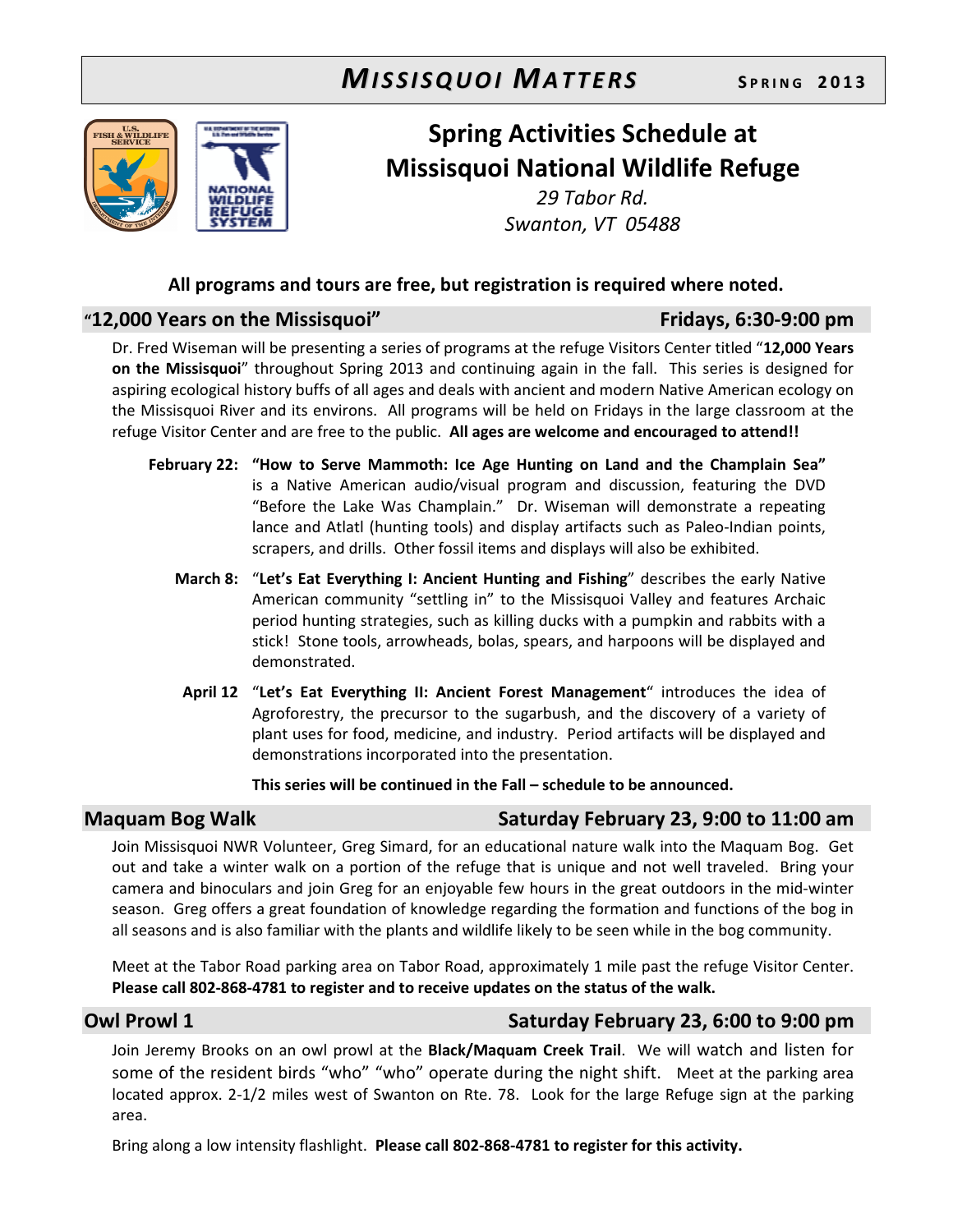### Owl Prowl 2 Saturday March 23, 7:00 to 10:00 pm

Join Jeremy Brooks for a second owl prowl at the Stephen Young Marsh Trail where we will seek out and listen to the vocalizations of resident owls. Meet at 6:00 PM at the parking area on Tabor Rd, about a mile past the refuge Visitor Center and across from Stephen Young Marsh.

Bring along a low intensity flashlight. Please call 802-868-4781 to register for this activity.

Vernal Pool Walk **Vernal Pool Walk** Saturday April 6, 6:00 to 8:00 pm

Join Park Ranger, Dave Frisque, for a look at the life and activity in a vernal pool early in the spring. Vernal pools are important breeding areas for some of the more reclusive and seldom seen amphibians such as wood frogs and salamanders. Because these temporary wetlands often dry up completely by late summer or early fall, egg laying and early development of juveniles must begin early in the spring.

The walk will take place at the Stephen Young Marsh Trail area. Meet at 6:00 PM at the Parking Lot across from Stephen Young Marsh on Tabor Rd, about one mile past the refuge Visitor Center. Bring along a small flashlight and waterproof footwear. Please call 802-868-4781 to register for this activity.

Join refuge volunteer, Greg Simard, for a woodcock walk at the Stephen Young Marsh area. Woodcock have a unique courtship display that incorporates an aerial display and a ground level calling display that occurs just before and after sunset. Join Greg for an enjoyable early evening walk to witness this unique springtime activity.

Participants will meet at the Parking Lot across from Stephen Young Marsh on Tabor Rd, about 1 mile past the refuge Visitor Center. Please call 802-868-4781 to register for this activity.

Looking for volunteers to help "green up" the refuge! We will concentrate our efforts on river cleanup activities using refuge boats. The refuge will monitor river levels and flow rates. Excessive water levels or flow rates which may constitute a danger to volunteers or staff or make boat maneuverability difficult will result in postponement or cancellation of this activity.

All participants should meet at Louie's Landing parking lot on RT. 78. Please register for this activity at 802-868-4781.

Join Park Ranger, Dave Frisque, for a woodcock walk at the Stephen Young Marsh area. (See description above.) Participants will meet at the Parking Lot across from Stephen Young Marsh on Tabor Rd, about 1 mile past the refuge Visitor Center. Please call 802-868-4781 to register for this activity.

### International Migratory Bird Day & Open House Saturday May 18, 7:30 AM to 2:00 PM

The Refuge will celebrate the 21st annual International Migratory Bird Day (IMBD) on Saturday May 18, 2013. The theme for the 2013 IMBD program is "Life Cycle of Migratory Birds: Conservation Across the Americas." The theme strives to highlight the connectivity between North and South America, providing nesting and rearing habitat in the North and wintering/pairing habitats in the South, both essential to the annual life cycle for hundreds of migrant species.

### Green Up Day **Friday May 3, 9:00 AM to Noon**

## Woodcock Walk 1 **Example 20** Friday April 19, 6:30 to 8:30 PM

### Woodcock Walk 2 Friday May 3, 6:30 to 8:30 PM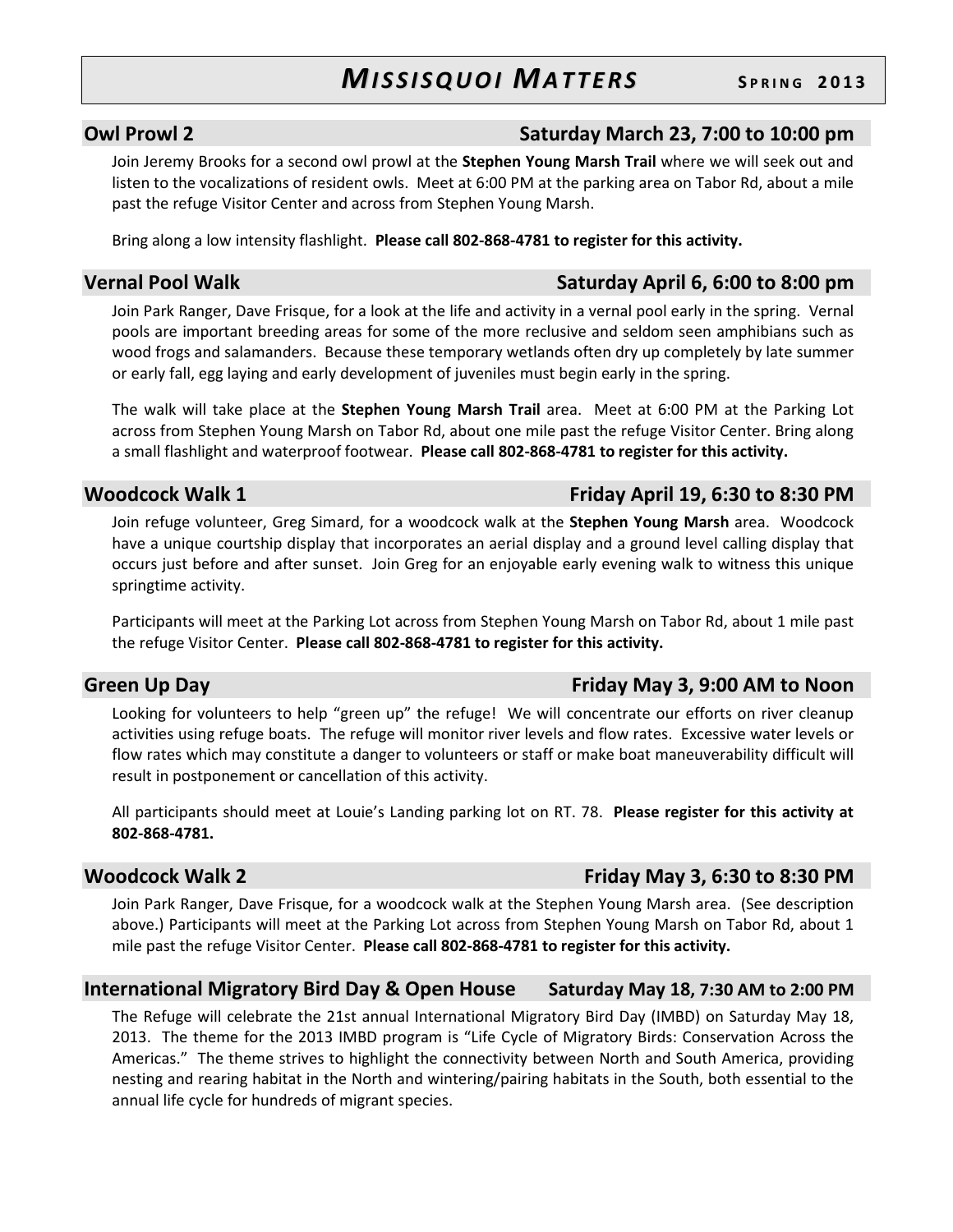Activities will begin at 7:30 AM with an orientation at the refuge headquarters, after which small teams will disperse via the refuge trails on foot and via waterways by boats. Each team will have an experienced birder as leader. We will record all species and as many individuals within those species as we can find.

Survey teams will return to the headquarters building by 11:30 AM to tally their results and have a light lunch. At 1:00 PM we will have a speaker (to be announced) with a natural resource presentation on a topic relevant to the IMBD celebration.

### Please call 802-868-4781 to register for the morning activities.

Kids Fishing Derby **Saturday June 22, 8:00 AM to 2:00 PM** 

The annual Kids Fishing Derby is scheduled for Saturday, June 22, 2013. This activity begins at 8:00 AM and will end in the early afternoon, usually 1:00-2:00 PM. More information will be available as we get closer to the date.

Please register for this popular educational and recreational event at 802-868-4781.

### Monthly Nature/Photography Walks 1  $1<sup>st</sup>$  Saturday of each month, 9:00 am to 11:00 am

Join Friends of Missisquoi NWR board member Joe Belanger for nature walks on various refuge trails, held the first Saturday of each month. Registration is not required. The schedule for the next three months is:

- March 2: Jeep Trail. Meet at the Louie's Landing boat access area. We will drive in to the trail head at Mac's Bend.
	- April 6: Maquam/Black Creek Trail. Meet at the parking lot located on Rte 78 approx. 2  $\frac{1}{2}$ miles west of Swanton.
	- May 4: Old Railroad Passage Trail. Meet at the parking lot on Tabor Rd, about a mile past the refuge headquarters and across the road from the Stephen Young Marsh.

### Monthly Bird Monitoring Walks 3 3<sup>rd</sup> Saturday of each month, 8:00 am to 10:00 am

Friends board members Bridget Butler and Ken Copenhaver lead bird monitoring walks year-round on various refuge trails on the third Saturday of each month. The purpose of the walks is to gather long-term data on the presence of birds, their abundance, and changes in populations. Observations will be entered into the Vermont eBird database where data is stored by the Cornell Lab of Ornithology and the National Audubon Society. These walks are appropriate for all levels of birders and provide a wonderful opportunity to learn about birds throughout the seasons. Registration is not required. After 35 months of walks we have recorded 123 species of birds. The schedule for the next three months is:

- March 16: Old Railroad Passage Trail. Meet at the parking lot on Tabor Rd, about a mile past the refuge headquarters and across the road from the Stephen Young Marsh.
	- April 20: Maquam/Black Creek Trail. Meet at the parking lot located on Rte 78 approx. 2  $\frac{1}{2}$ miles west of Swanton.
	- May 18: Stephen Young Marsh Trail. Meet at the parking lot on Tabor Rd, about a mile past the refuge headquarters and across the road from the marsh. Note that this walk will be part of the International Migratory Bird Day activities.

To check for any schedule changes or additions, visit the Friends website at www.friendsofmissisquoi.org and click on the "Calendar."